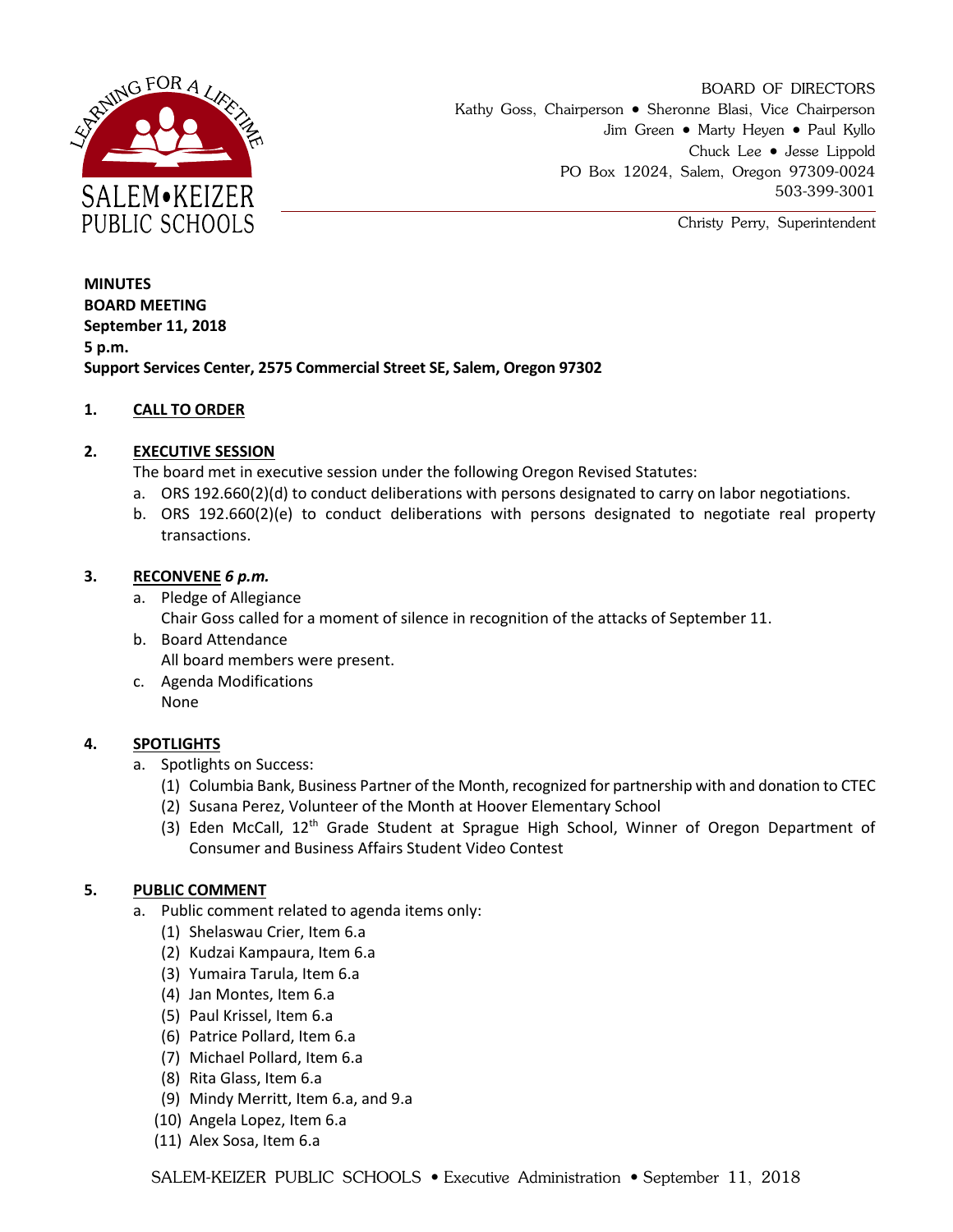- (12) Cindy Rico, Item 6.a
- (13) Tony Villaneda, Item 6.a
- (14) Itzel Ibarra, Item 6.a
- (15) Adrianna Miranda, Item 6.a
- (16) Clair Barnes, Item 6.a.

#### **6. ACTION ITEMS**

a. Adopt Resolution No. 201819-2 – Safe and Welcoming Schools, reaffirming the board's commitment for the 2018-19 school year.

Chair Goss asked Director Blasi to read the Safe and Welcoming Schools resolution in its entirety. Director Blasi moved and Director Lippold seconded to reaffirm the Safe and Welcoming Schools resolution for the 2018-19 school year. Directors Blasi and Lippold spoke in connection to the resolution. The motion passed unanimously.

#### **7. CONSENT CALENDAR**

- a. Acceptance of Grants
- b. Personnel Actions

Director Kyllo moved and Director Green seconded to accept the consent calendar. The motion passed unanimously.

#### **8. READINGS**

a. Board Governance Policy 10: Agenda Planning There was no discussion regarding the agenda item.

### **9. REPORTS**

a. Executive Limitations No. 4: Relationships with Staff and Volunteers

Superintendent Perry reported on Executive Limitation No. 4: Relationships with Staff and Volunteers. She highlighted a few items in the policy – items 4, 6, 7, and 9. She also noted a couple pending policies/procedures. The board asked clarifying questions, which Superintendent Perry addressed. The board accepted the report by consensus.

b. National Disaster Preparedness Month Director Heyen talked about September as National Disaster Preparedness Month and the importance for individual and community planning and preparedness.

### **10. INFORMATION**

- a. Board Meeting Schedule Next board meeting will be September 25, with the possibility of action item(s) on the agenda.
- b. Boundary Review Task Force Meeting Schedule Chief Operations Officer Mike Wolfe provided information about the Boundary Review Task Force. The task force will consist of 50 volunteers appointed by the superintendent and will provide recommendations for boundary changes to superintendent and board.
- c. Community Bond Oversight Committee (CBOC) Chief Operations Officer Mike Wolfe provided information about the Community Bond Oversight Committee. The committee will consist of nine to twelve members appointed by the board and will provide progress reports to the board during the bond process.